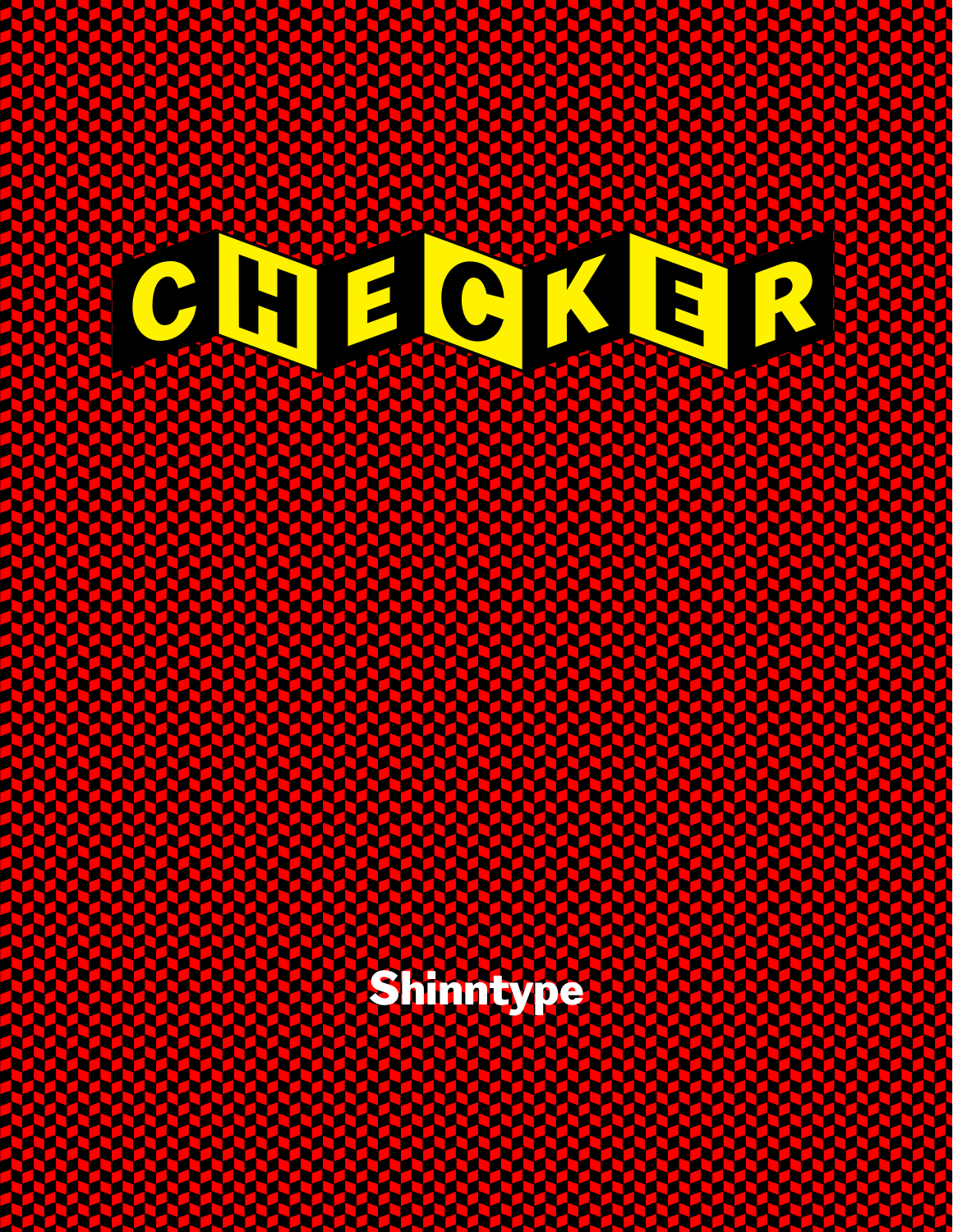**www.shinntype.com**

The Contractor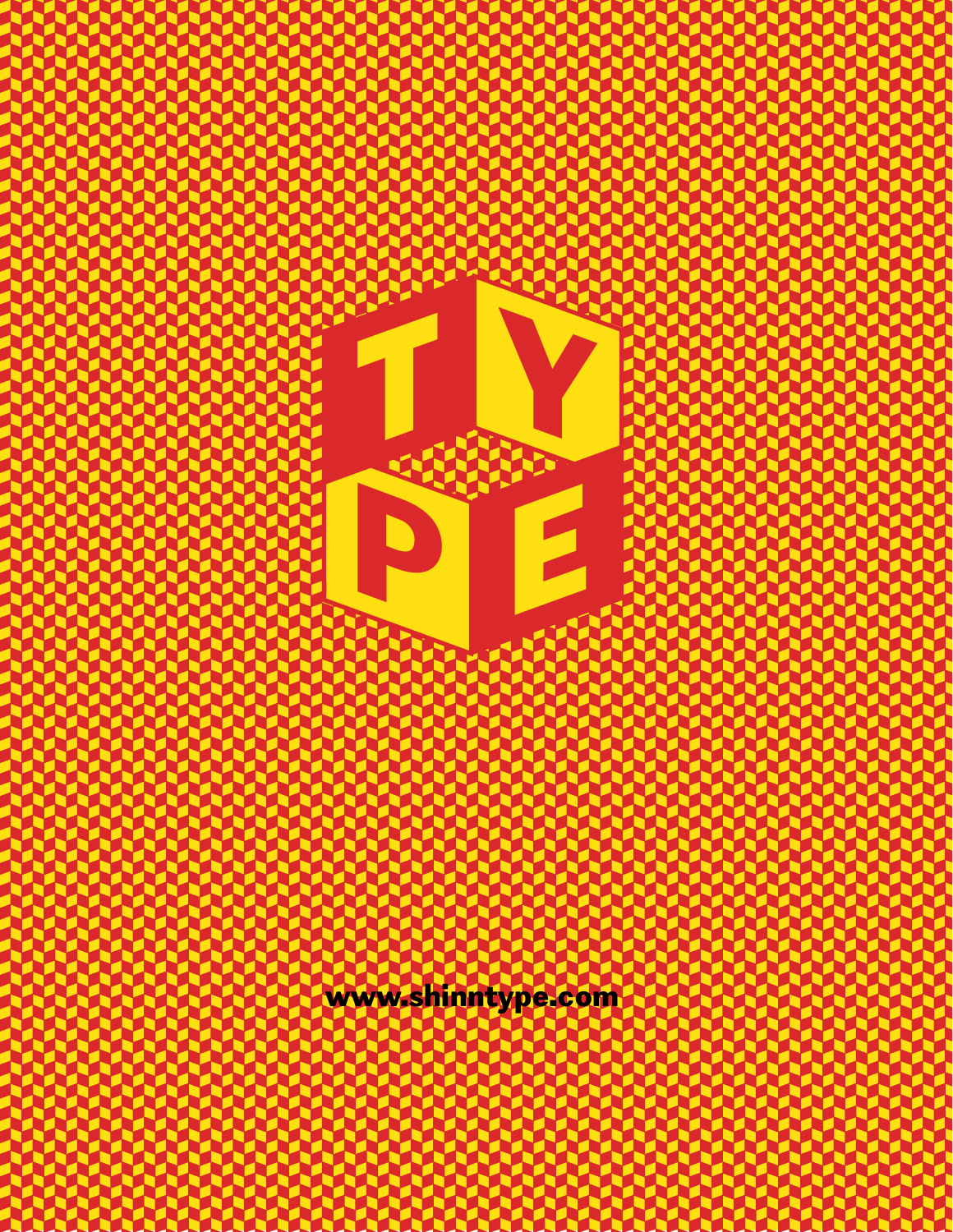## **DELOMATITG** 3D GULUNG

**Checker is an all-cap 'three-D' font which automatically alternates white letters on black tiles with black letters on white tiles. Nick Shinn created the effect by means of custom coding in the** *Contextual Alternates* **feature of the OpenType font format, which is active by default in InDesign, Illustrator, Photoshop and on the internet. (In applications which don't support this OpenType feature, alternate caps and lower case for the effect.) The angle of skew is 20°, and the glyphs are properly italicized and back-slanted, and adjusted for maximum readability within the constraints of the font's concept.**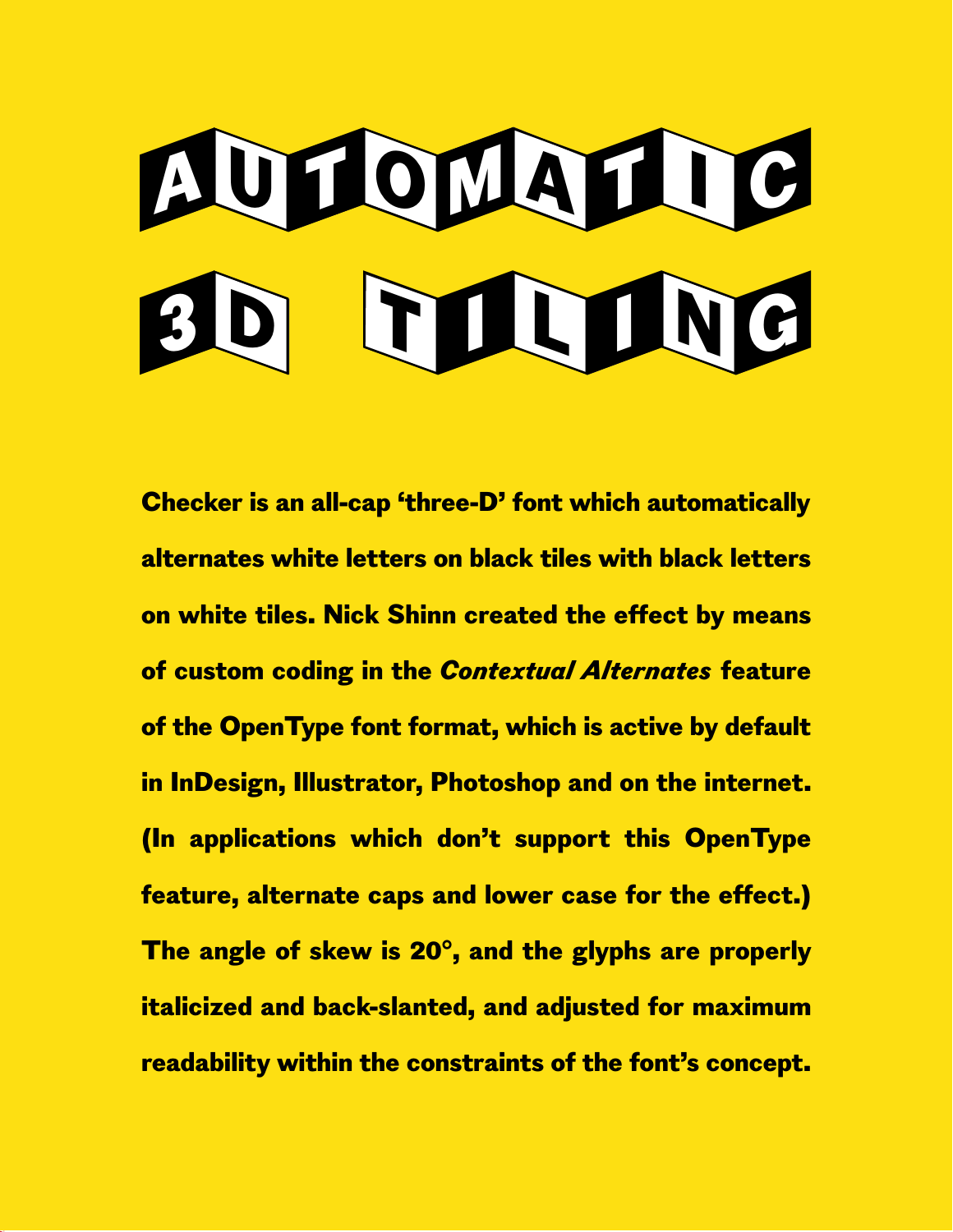**Checker is an exciting new display face of great originality.** 

C

h

**PERSONAL PROPERTY** 

C

K

**CONTROL** 

R

**Not shy, this unusual font is a guaranteed attention grabber for logos, titles and short headings. With its tiled construction, it's a natural for colorful interpretation.** 

**Within the tiles, the letter style (based on Figgins Sans) is a typical grotesque, so will mix smoothly with any other fonts in a layout. Checker has extended language support, and nearly all non-alphabetic characters are rendered in its distinctive tile style.**

- **Turn off** *Contextual Alternates* **and type capitals and/or lower case for more effects.**
- **Apply** *Titling Alternates* **to replace the empty 'space' glyph by a blank tile.**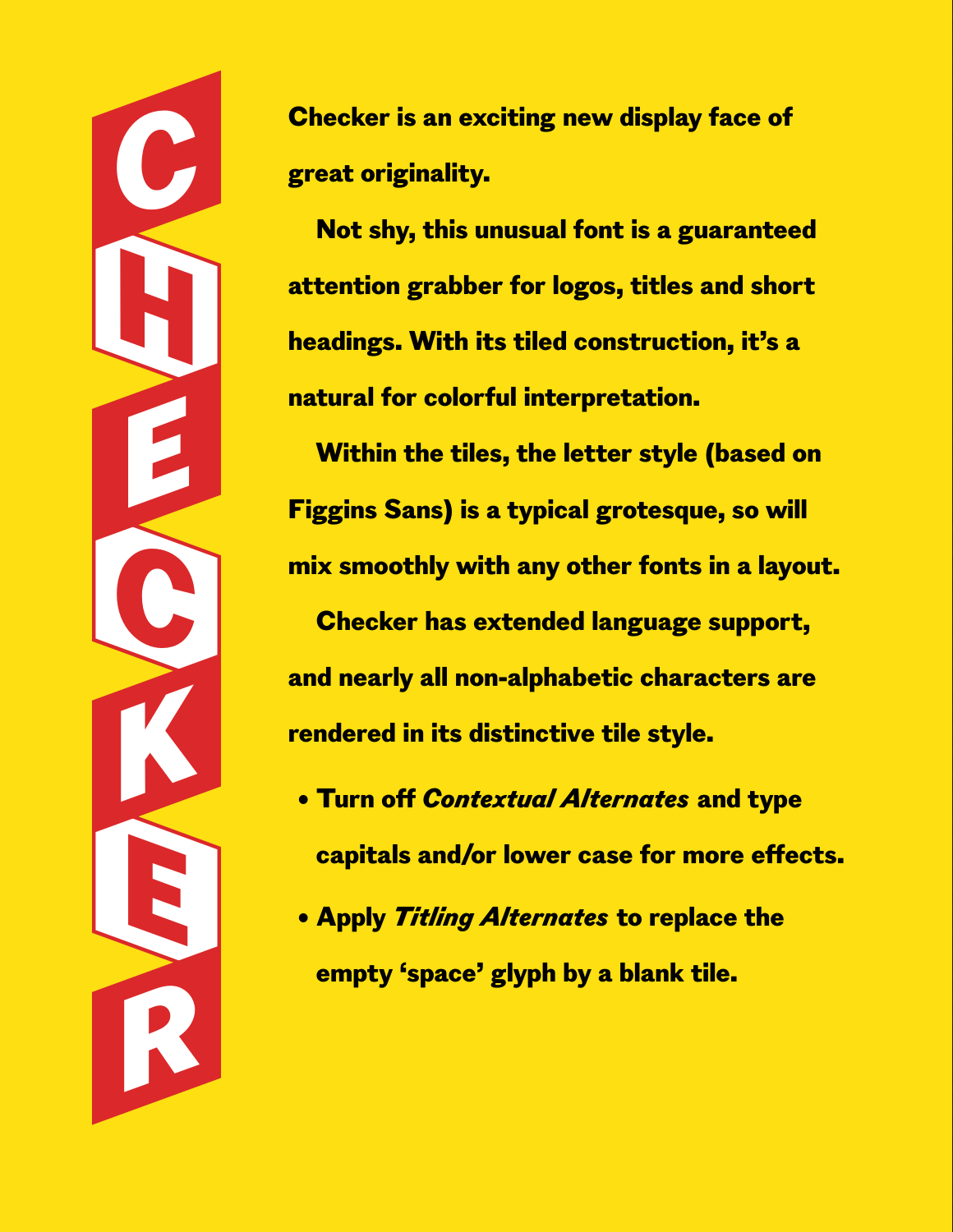## C. R. E. C. R. E. R.

## CHECKER C H E C C C E ROLL CHECKER CHECKER